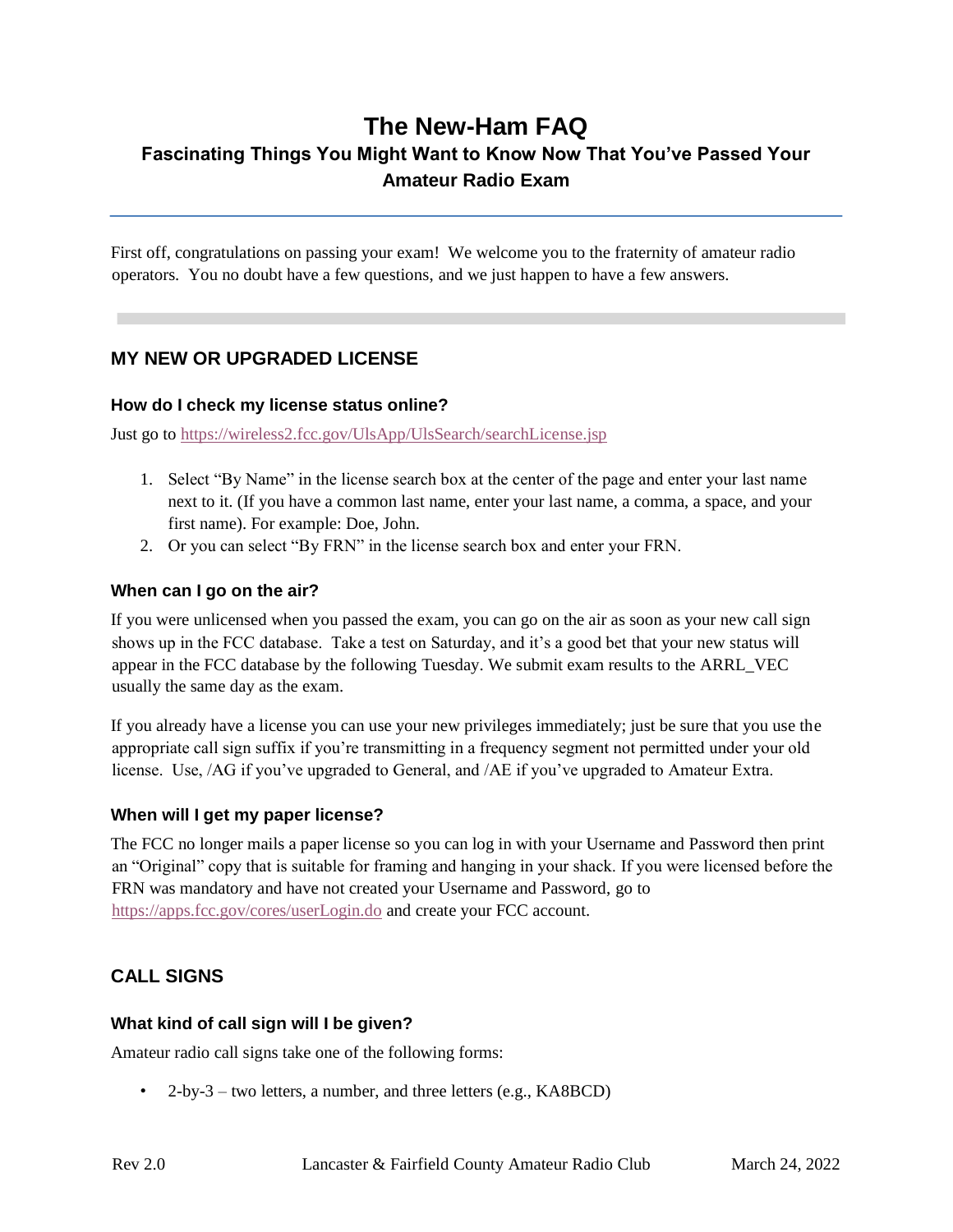- 1-by-3 one letter, a number, and three letters  $(e.g., K8BCD)$
- 2-by-2 two letters, a number, and two letters (e.g.,  $KABBC$ )
- 1-by-2 one letter, a number, and two letters (e.g.,  $K8BC$ )
- 2-by-1 two letters, a number, and one letter  $(e.g., KAB)$
- 1-by-1 one letter, a number, and one letter  $(e.g., W8A)$

All United States call signs start with A, K, N, or W. The number in the call represents one of ten call sign districts; for Ohio, the district number is 8. A map of the different districts can be found at <http://ac6v.com/images/USAMAP3.jpg>

If you're currently unlicensed and have just passed the tests for a Technician or General class license, you'll be assigned a 2-by-3 call; if you're currently unlicensed and have just passed the test for an Extra class license, you'll be assigned a 2-by-2 call.

Call signs are sequentially assigned within each of the 10 call sign districts. Your call sign district is based on the mailing address you put on the NC605 form. For example, if you took the test in Ohio but gave a mailing address in New Jersey, you'd be assigned a district 2 call sign.

### **Will I be assigned a new call every time I pass a license exam?**

You'll be assigned a new call only if you ask for one. If you're already licensed and would like a new call for your license upgrade, you have to check the box next to "change my station call sign systematically" on the NC605 application form, then initial underneath.

### **Can I apply for a custom call sign? How?**

You can obtain a call sign of your own choosing, within reason. The FCC allows licensed amateurs to apply for a new call through their vanity licensing program; you can make an application either by mail or online. The ARRL outlines the procedure at<http://www.arrl.org/applying-for-a-vanity-call> Of course, the call you are asking for has to be available, and must be permitted for your license class, as listed below:

- Technician and General: 1-by-3 or 2-by-3
- Advanced: Any of the above plus 2-by-2
- Extra: Any of the above plus 1-by-2 or 2-by-1.

Note that 1-by-1 calls are reserved for special-event stations.

We've only scratched the surface here. For a more complete description of the vanity call sign program, go to<http://www.arrl.org/vanity-call-signs>

### **Can I choose a vanity call sign from another district?**

Yes. For example, if you've been assigned a district 6 call sign, you could choose a district 8 vanity call sign.

### **Can I get a vanity call sign and keep my current call sign?**

No: amateur radio call signs are one to a customer.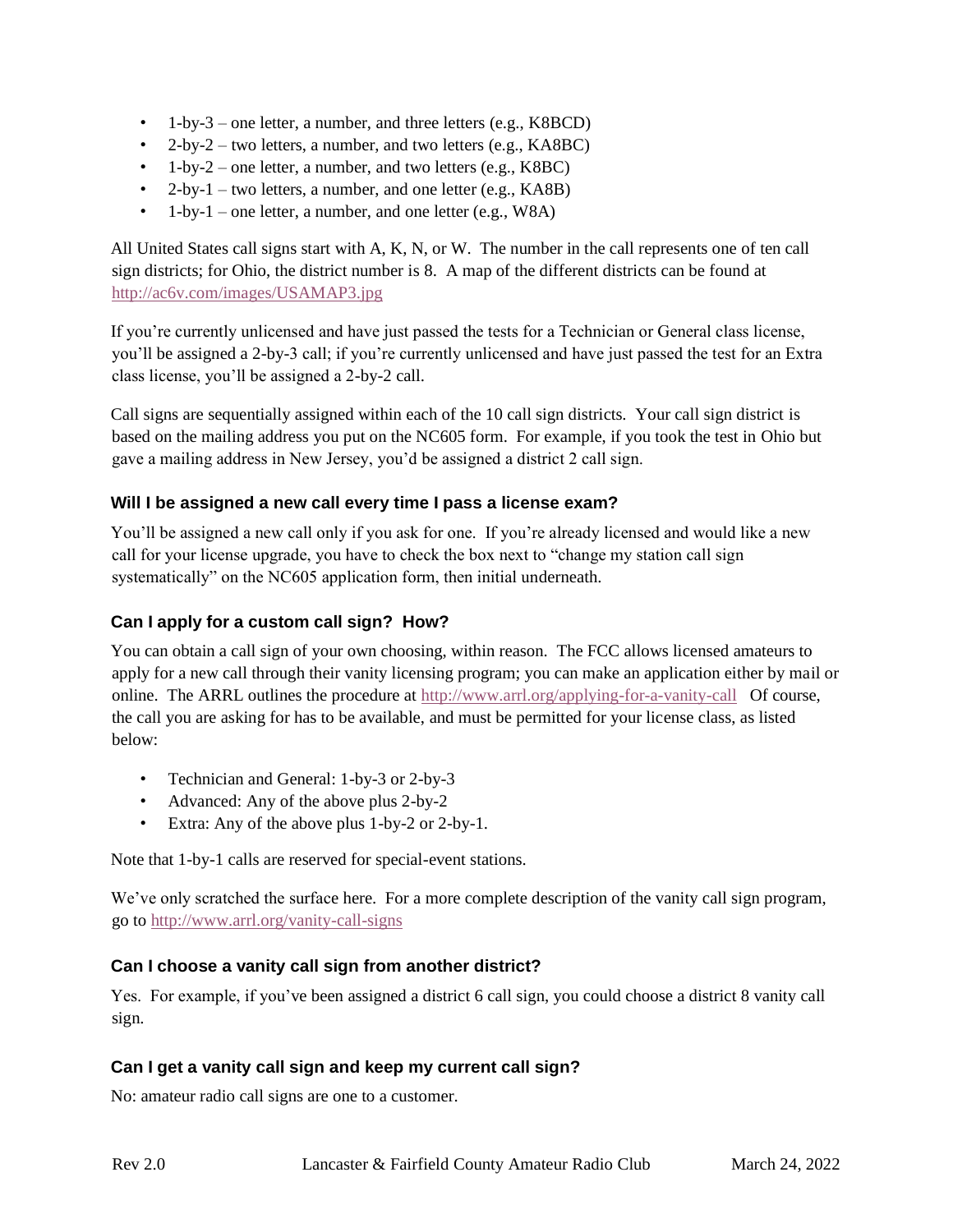### **How much does a vanity call sign cost?**

As of January 1, 2022, the fee is \$15 for a ten-year license term. In April 2022, the FCC fee will increase to \$35.

#### **Can I apply through your VE group for a vanity call sign?**

Unfortunately, no. New vanity call applications have to be made with the FCC.

### **KEEPING YOUR LICENSE CURRENT**

#### **How often do I have to renew my license? Do I have to be retested?**

First things first: *you do not have to be retested to renew your license*.

Licenses are good for a term of 10 years. You can renew your license online, cost-free, by going to the FCC web site up to 90 days prior to the expiration date and within 2 years of expiring. The current URL for this is<https://www.fcc.gov/common-amateur-filing-tasks>

You can also renew your license by printing out an NC605 form and handing it in at any ARRL sponsored VE session up to 90 days prior to the expiration date. If you're an ARRL member, this will be processed free of charge; if not, there'll be a fee of \$15.

#### **What happens if my license expires?**

There's a two-year grace period after license expiration, during which time you can renew your license without being retested. (Note, however, that you *cannot* go on the air with an expired license, grace period or no.)

If you don't renew within the grace period, you'll have to be retested before you can go on the air again. Don't let this happen to you—it's a major royal pain!

### **If I've just passed an exam to upgrade my existing license, does my license term get extended for another ten years?**

NO! As a rule, your license term end date will *not* change when you upgrade your license. If your old license is within 90 days of expiring when you pass your upgrade test, let us know. We can show you the box to check on the NC605 form that will renew your license at the same time it's upgraded, As of April 2022 there will be a \$35fee assessed by the FCC to renew your license.

### **Is there anything else I should do to ensure that my license stays valid?**

Well, there's the obvious: make sure you obey all FCC amateur radio regulations. A less-obvious but important thing to do is to *make sure the FCC always has your current contact info.* You can update your address online at no cost at<https://www.fcc.gov/common-amateur-filing-tasks>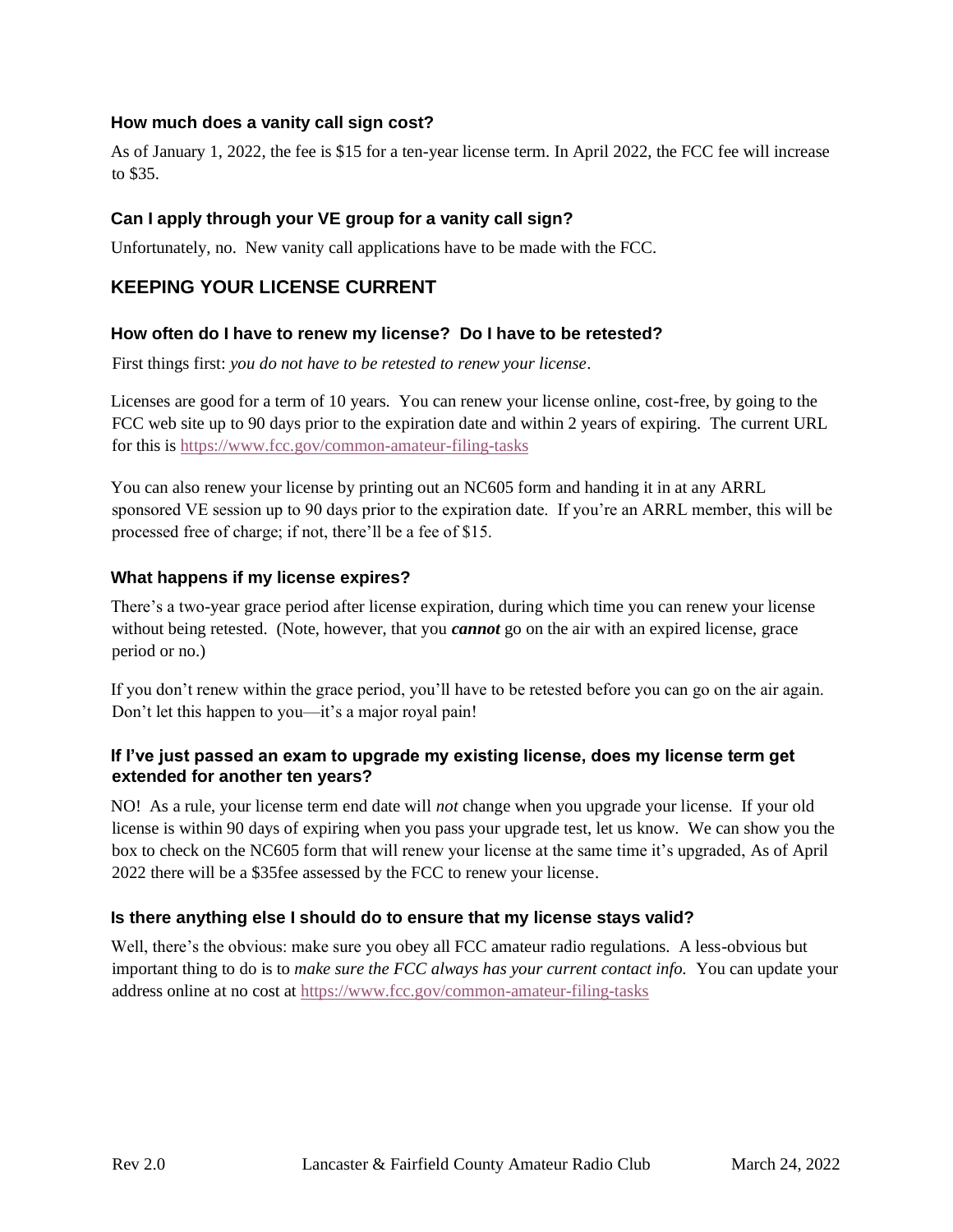## **NATIONAL ORGANIZATIONS**

### **Are there national organizations for amateur radio operators?**

The most widely recognized national organization for radio amateurs in the US is the American Radio Relay League, or ARRL. The ARRL is probably best known for its monthly magazine, *QST*, which contains technical articles, regulatory updates, contest calendars, lists of special operating events, and other things of interest to amateur radio operators. In addition, the ARRL serves as ham radio's advocate in Washington, keeping an eye on developments in the FCC and in Congress. It also happens to be the biggest Volunteer Examiner Coordinator (VEC) in the country.

The ARRL maintains a nice web site chock full of information for hams, at [http://www.arrl.org](http://www.arrl.org/) If you look around and like what you see, you can join up by going to<http://www.arrl.org/membership>

## **RADIO CLUBS**

### **Why should I join a local radio club? What do they do?**

Radio clubs are a great place to meet fellow radio amateurs. You can swap stories, ask questions, get opinions on equipment, etc. Many clubs have monthly meetings at which, in addition to usual club business, someone makes a presentation about some facet of amateur radio. As a rule, clubs also sponsor operating events (Field Day in June is always popular) and other get-togethers. Clubs may also maintain repeaters, typically on VHF and UHF bands.

### **Where can I find a local radio club to join?**

We're blessed with *many* clubs in the Central Ohio Area; here's just a sampling:

- The Lancaster and Fairfield County Amateur Radio Club (LFCARC) <http://www.k8qik.org/>
- Hocking Valley Amateur Radio Club (HVARC) <http://www.qsl.net/k/k8lgn/>
- Newark Amateur Radio Association (NARA) [http://nara.eqth.info](http://nara.eqth.info/)
- The Central Ohio Radio Club (CORC) <http://www.corc.us/>

The ARRL maintains a list of affiliated clubs at<http://www.arrl.org/find-a-club>

### **UPGRADING YOUR LICENSE**

### **I've heard that there are several different types of amateur radio license. I just passed the Technician exam—is there any advantage to going for another class of license?**

Make no mistake: you can do a *lot* with a Technician license, which gives you access to all amateur radio frequencies above 30 MHz, as well as limited operation at modest power levels in certain bands below 30 MHz. That's more than enough to keep you happily occupied for years.

That said, there are advantages to upgrading to one of two other license classes: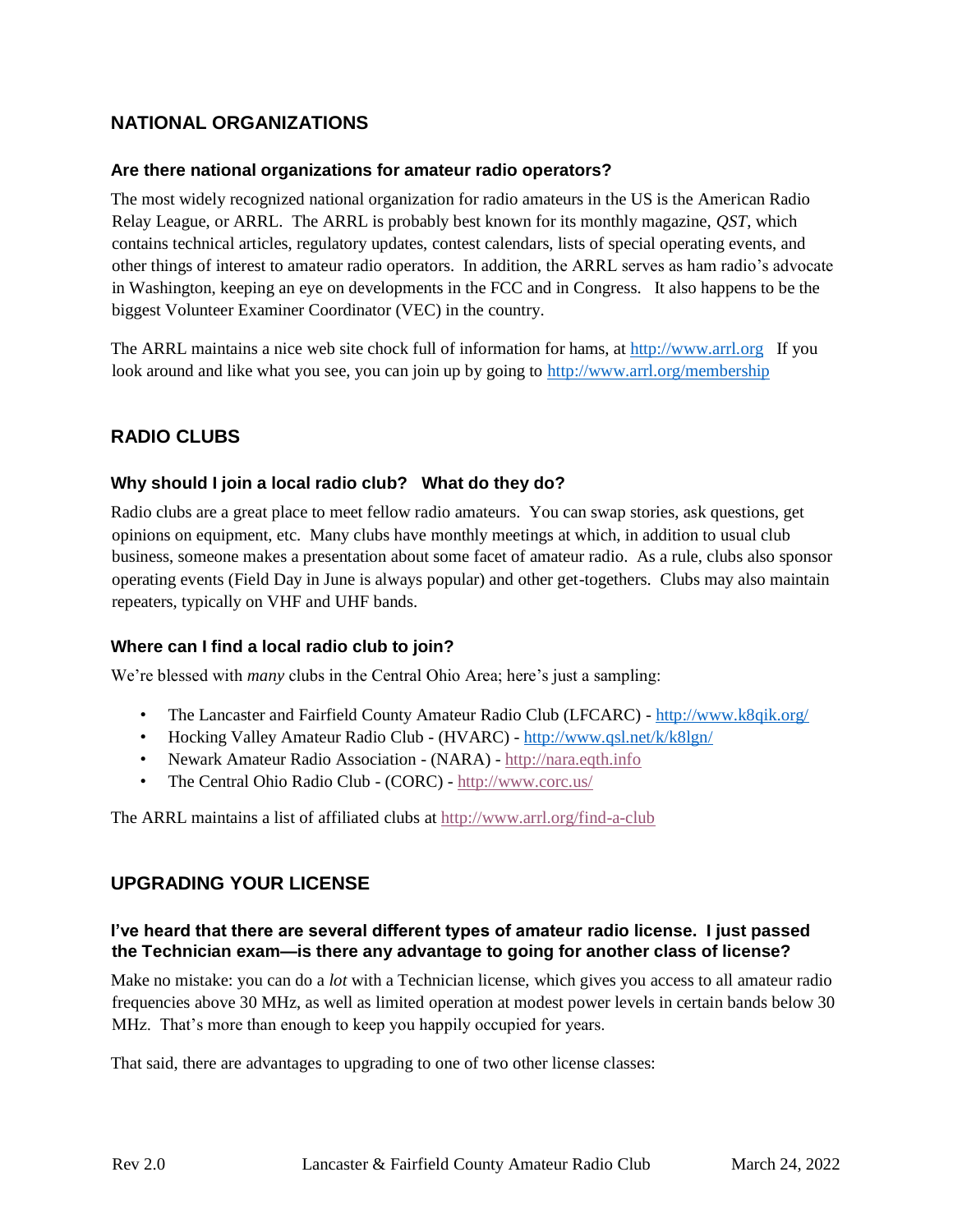- *General class* Operations above 30 MHz tend to be somewhat limited in range. With a General license, you get extensive access to bands below 30 MHz at high power (up to 1500 watts PEP on most bands), allowing you to communicate world-wide. You also retain access to all bands above 30 MHz.
- *Amateur Extra class* This class of license gives you access to *all* amateur radio frequencies. In particular, Amateur Extras get access to additional phone (i.e., voice) and CW (Morse code) frequency allocations in the 80-, 40-, 20-, and 15-meter bands. This might not mean much to you today, but years from now, when you're trying to work your  $250<sup>th</sup>$  country, those additional frequencies will come in handy.

### • **How do the tests for General class and Amateur Extra differ from the Technician test?**

Amateur radio tests are cumulative:

- To obtain a Technician license, you have to pass the test for Element 2. This you already know about.
- To obtain a General class license, you have to pass the tests for Element 3. The Element 3 test has 35 questions; you'll be asked intermediate-level questions about regulations, operating practices, and radio theory. In short, it's harder than Element 2.
- To obtain an Amateur Extra license, you have to pass the tests for Elements 4. The Element 4 test has 50 questions on advanced electronics theory and specialized operating practices. In short, it's harder than Element 3.

Note that if you have an unexpired Technician class license, or a Technician class license that expired less than two years ago, you'll get credit for Element 2. Similarly, if you have an unexpired General or Advance class license, or a General or Advanced class license that expired less than two years ago, you'll get credit for Elements 2 and 3. *In other words, as long as you keep your license current, you don't have to take these elements over again!*

### **I just passed the Technician class test. I want to take the General class test at the very next test session, but I probably won't have my paper license yet. What do I do?**

Not a problem--just bring your CSCE (that form we gave you just before you left the test session) with you. It'll serve as proof that you passed the Technician test. Similarly, if you want to take the Extra class exam but don't yet have the paper version of your General class license, just bring your CSCE *and* your Technician license to the exam session.

### **Do the higher classes of license require that I pass a Morse code test?**

NO! Morse code tests were phased out in 2007.

### **What's the best way to study for these tests?**

There are three basic approaches: study guides, online practice tests, and classes.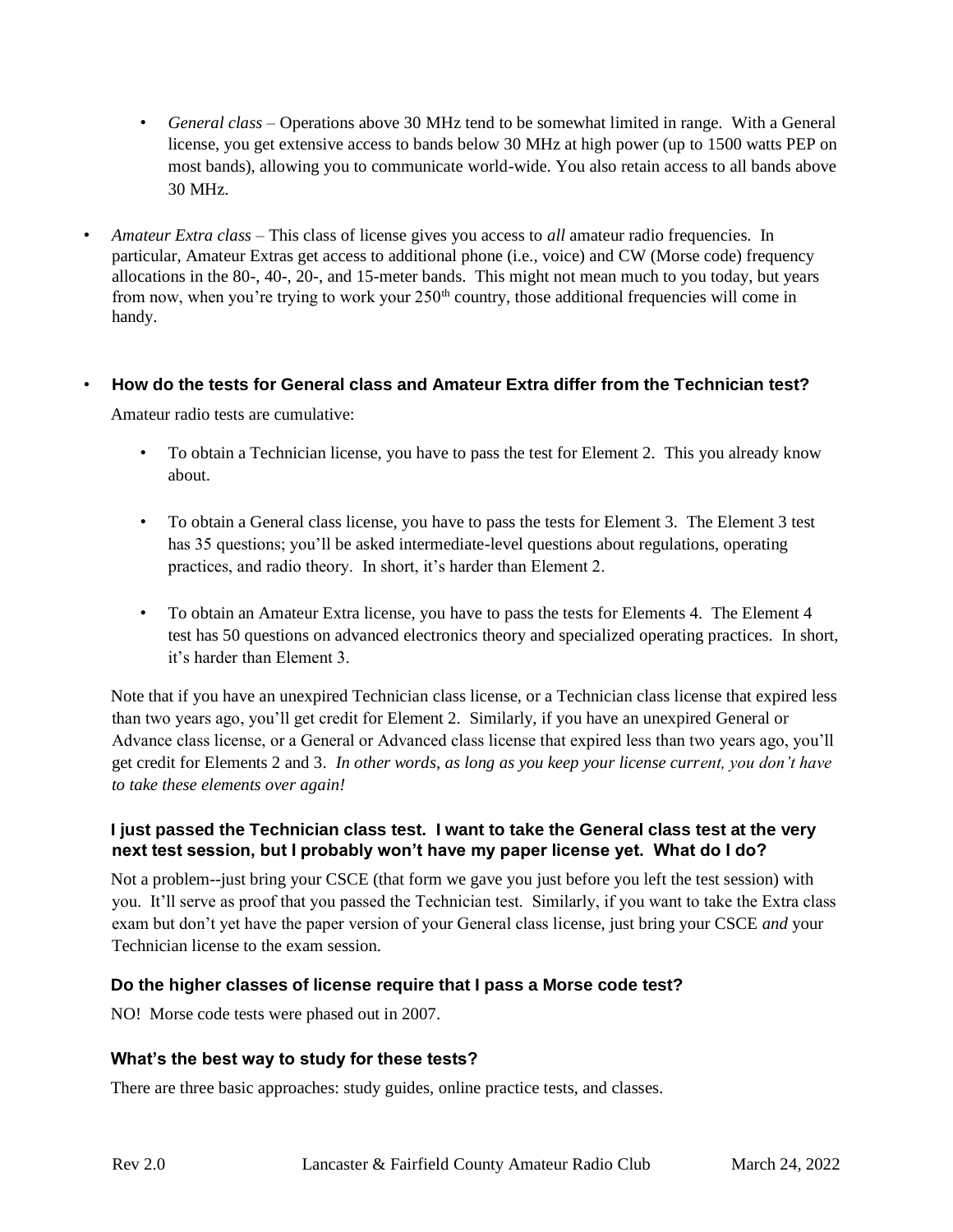*Study guides* come from a variety of sources.

The ARRL's study guides tend to be the gold standard. They come in a couple of flavors: license manuals and Q&A books. As the name suggests, the Q&A books list all exam questions and answers; each correct answer is accompanied by a brief explanation of why the correct answer is, well, correct, thus serving as directed learning. The license manuals delve more deeply into the theory and regulations behind the questions.

You can buy study guides from the ARR. *If you do buy a study guide, make sure that it covers the material for the current question pool—the range of dates should be on the cover.* The exam questions change every few years, so it's all too easy to buy an out-of-date book!

*Online practice tests* are available at several web sites. Here are some you might try:

- QRZ.com <https://www.qrz.com/hamtest/>
- EHam.net <http://www.eham.net/exams/>

The above are free sites and there is a pay site, [http://www.hamtestonline.com](http://www.hamtestonline.com/) offering a testing/training scheme somewhat more elaborate than what's available at the free sites.

One caveat: when you use these practice sites, make sure you get to the point where you're passing the test with an 80% score before you take the actual exam. In our experience, test day jitters tend to make your score on the real exam somewhat lower than what you achieve online.

*Classes* offer you the opportunity to learn the test material from experienced amateur radio operators who can answer your questions; many of these classes offer exam sessions at the end. Classes for the Technician license are common, classes for the General license less so. Classes for Amateur Extra are tough to find. You can get a list of available classes at [http://www.arrl.org/find-an-amateur-radio-license](http://www.arrl.org/find-an-amateur-radio-license-class)[class](http://www.arrl.org/find-an-amateur-radio-license-class) Amateur radio club bulletins are also a good source of information on classes.

### **OK, I'm ready to take another exam. When's the next scheduled Lancaster and Fairfield County ARC exam session?**

Tests are scheduled the first Saturday of the month. Check our calendar at www.k8qik.org

## **GETTING ON THE AIR**

### **What kind of equipment should I buy?**

Before plunging into any purchase, it's best to ask your fellow amateur radio operators what their experience has been. We're all opinionated, and not necessarily always in agreement about what constitutes good gear, so it's wise to ask at least a few hams what they think of a certain piece of equipment before you buy it. Radio clubs are a great place to meet fellow hams and solicit their opinions.

Also useful is the website [http://www.eham.net](http://www.eham.net/) which has a section devoted to reader-provided equipment reviews. Each review consists of a numerical rating and a written assessment. The written assessments can be quite useful, the numerical ratings less so (many hams like to think that each piece of equipment they own is either the best thing ever or the worst fraud ever perpetrated on an unwary buying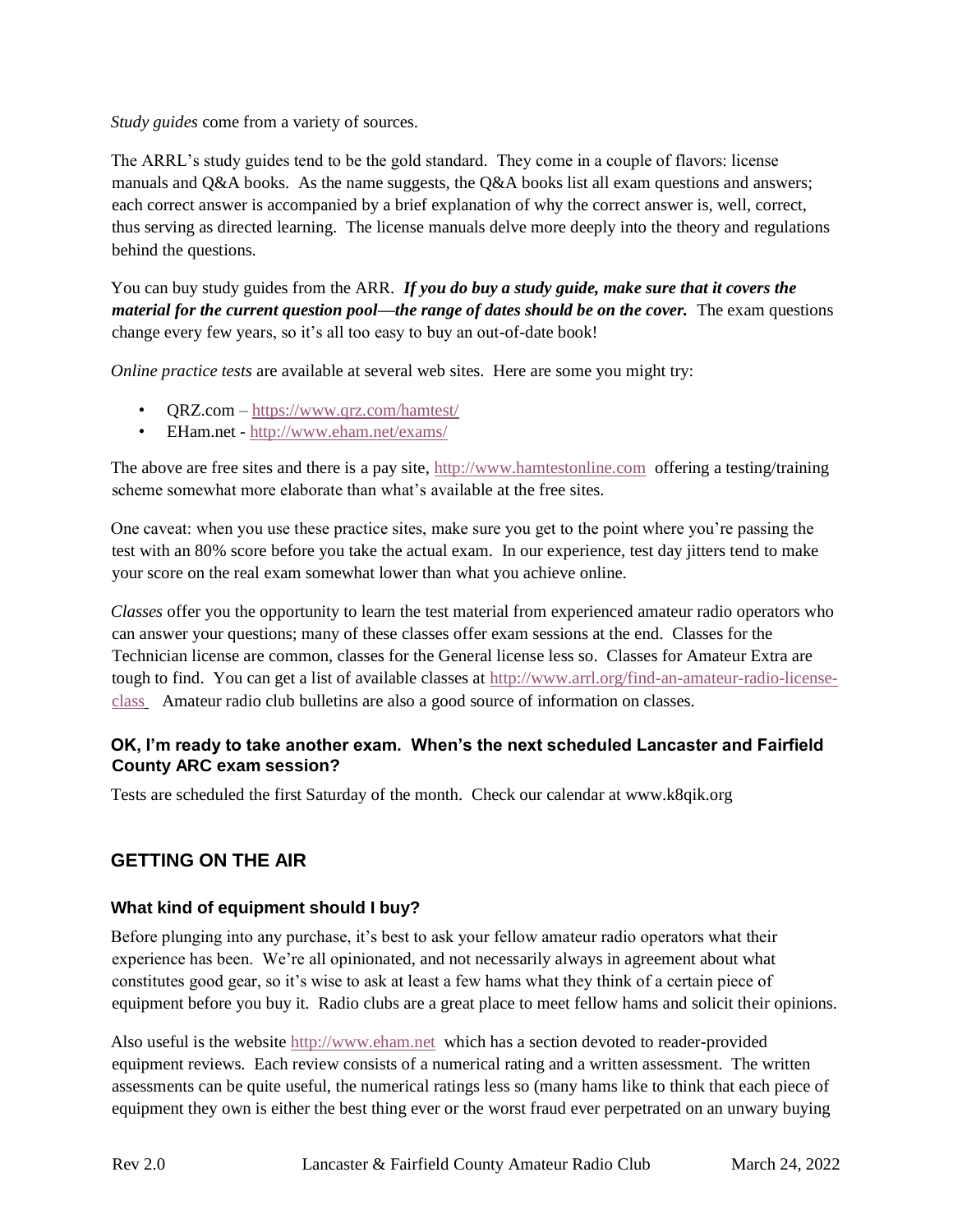public, so the numerical ratings tend to be bimodal). Remember, too, that even the best gear has its detractors, and the worst gear its supporters.

### **Where can I buy equipment?**

There aren't that many amateur radio equipment retail outlets in the US, so a lot of gear is sold by mail. The back pages of *QST* are full of advertisements for amateur radio equipment sellers large and small. Just to get you started, here's a by-no-means-exhaustive list of some of the larger equipment outlets, in no particular order:

- R&L Electronics [https://www.randl.com](https://www.randl.com/)
- Ham Radio Outlet [http://www.hamradio.com](http://www.hamradio.com/)
- Texas Towers [http://www.texastowers.com](http://www.texastowers.com/)
- Hamcity.com [https://www.hamcity.com](https://www.hamcity.com/)

There's a lot of good, used equipment to be had, as well. Take a look at the listings on eham.net and eBay to get an idea of what's available. There's also some bad equipment out there, so be careful.

### **What kind of antenna should I put up?**

If you stay a ham for 50 years, you'll never get to the end of all the antenna advice to be had. Some of it's good, some awful, and the rest somewhere in between. Rather than try to give you a five-decade data dump, we'll leave you with two general guidelines:

- Rule #1: There's an old ham radio saying to the effect that \$1 spent on an antenna is worth \$10 spent on a radio. In other words, the fanciest rig in the world won't do you as much good as a decent antenna.
- Rule #2: Some hams, having encountered Rule #1 and incorrectly conclude that if they can't put up a great antenna, there's no use in even trying to get on the air. Yes, the better the antenna, the better you'll do, but even a so-so antenna can give you good results. Not that we're recommending it, but hams have put a signal on the air by attaching their rigs to gutters, to bedsprings, to what-have-you. If you're dealing with a small lot, or the constraints of an apartment, or neighborhood covenants, rest assured that others have dealt with them as well.

Here are a few places to look for information:

There's an ARRL book called *Simple and Fun Antennas for Hams*, a compendium of HF, VHF, and UHF antennas, most of which are fairly straightforward. You can find more information at [http://www.arrl.org/shop](http://www.arrl.org/shop/Simple-and-Fun-Antennas-for-Hams) At least a dozen ARRL books are dedicated to antennas.

If you do face constraints, take a look at this ARRL web page dedicated to indoor antennas and limitedspace outdoor antennas:<http://www.arrl.org/limited-space-and-indoor-antennas>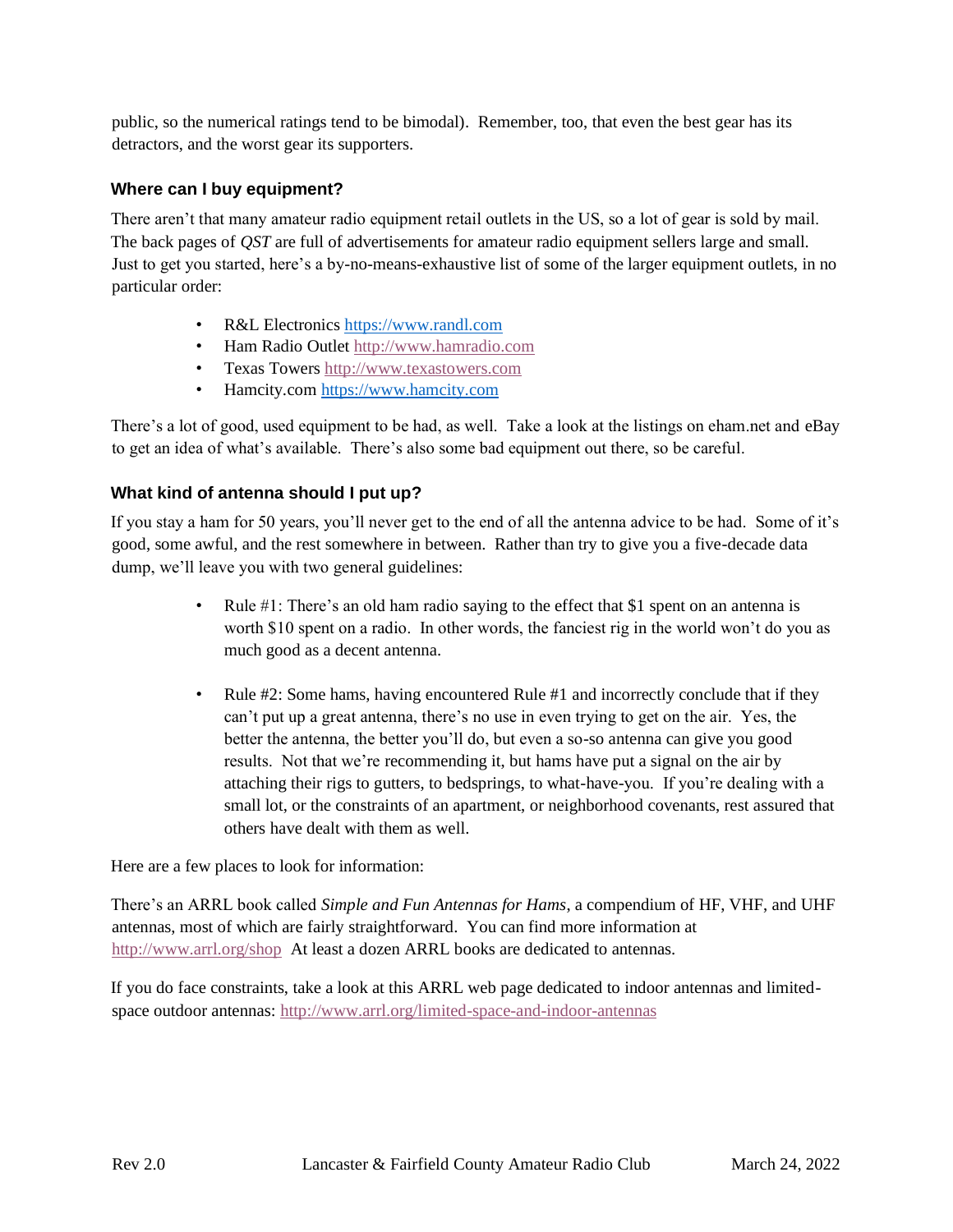## **AMATEUR RADIO ACTIVITIES**

#### **I know that hams talk to one another on radios. But what do they** *do***, exactly?**

There are so many different activities in amateur radio that it's tough to make a comprehensive list. Some hams concentrate on one or two activities exclusively, while others prefer to sample the entire buffet. Here's a brief list of just some of the things that hams are doing.

#### *FM and Repeaters*

FM (frequency modulation) first became popular among amateur radio operators in the late 60's and early 70's. Using small VHF and/or UHF FM rigs, including handhelds, hams can communicate over moderate distances by passing their transmit signals through repeater stations. The good voice quality and static immunity of this mode, combined with the relatively low cost of equipment, the ready availability of repeaters, and the fact that virtually all repeaters are on frequencies accessible to Technician class licensees, makes FM a natural first operating mode for many a new ham.

#### *AM Operation*

When hams first started using voice communication back in the Cretaceous Period, amplitude modulation, or AM, was the mode they used. The voice quality of AM is very good; unfortunately, AM has a relatively wide bandwidth (i.e., it takes up a significant amount of space on the band) and is somewhat wasteful of power, and for those reasons has dropped greatly in popularity over the years. You can still find it, though, particularly on the 75-meter band. Its proponents like the way it sounds, and they have a point—a well-designed and well-maintained AM transmitter has beautiful audio.

#### *SSB Operation*

SSB, or single-sideband, is the prevailing form of voice communication on HF bands. While SSB transmitters and receivers are somewhat more complex and costlier than their AM counterparts, the narrow bandwidth and power efficiency of this mode makes it a popular choice. Tuning in SSB takes a little practice—a mistuned signal makes the person at the other end sound a bit like Donald Duck—but it's a skill that can be picked up quickly.

#### *CW Operation*

The earliest form of amateur radio communication, CW, or continuous wave, is the sending and receiving of Morse code. At one time this mode was so dominant in ham radio, and Morse code skills so essential, that Morse sending and receiving tests were part of the amateur radio exams. While Morse testing is no longer required, many hams continue to operate CW, for several reasons:

- CW is a fairly efficient mode, in that you can communicate over long distances with relatively modest power output and so-so antennas.
- The radio equipment needed is simple, which is of particular appeal to those who build their own rigs from kits or from scratch.
- CW is fun. That might not be readily apparent to someone who's never tried it, and counterintuitive to anyone who's trying to *learn* Morse code, but it's true nonetheless.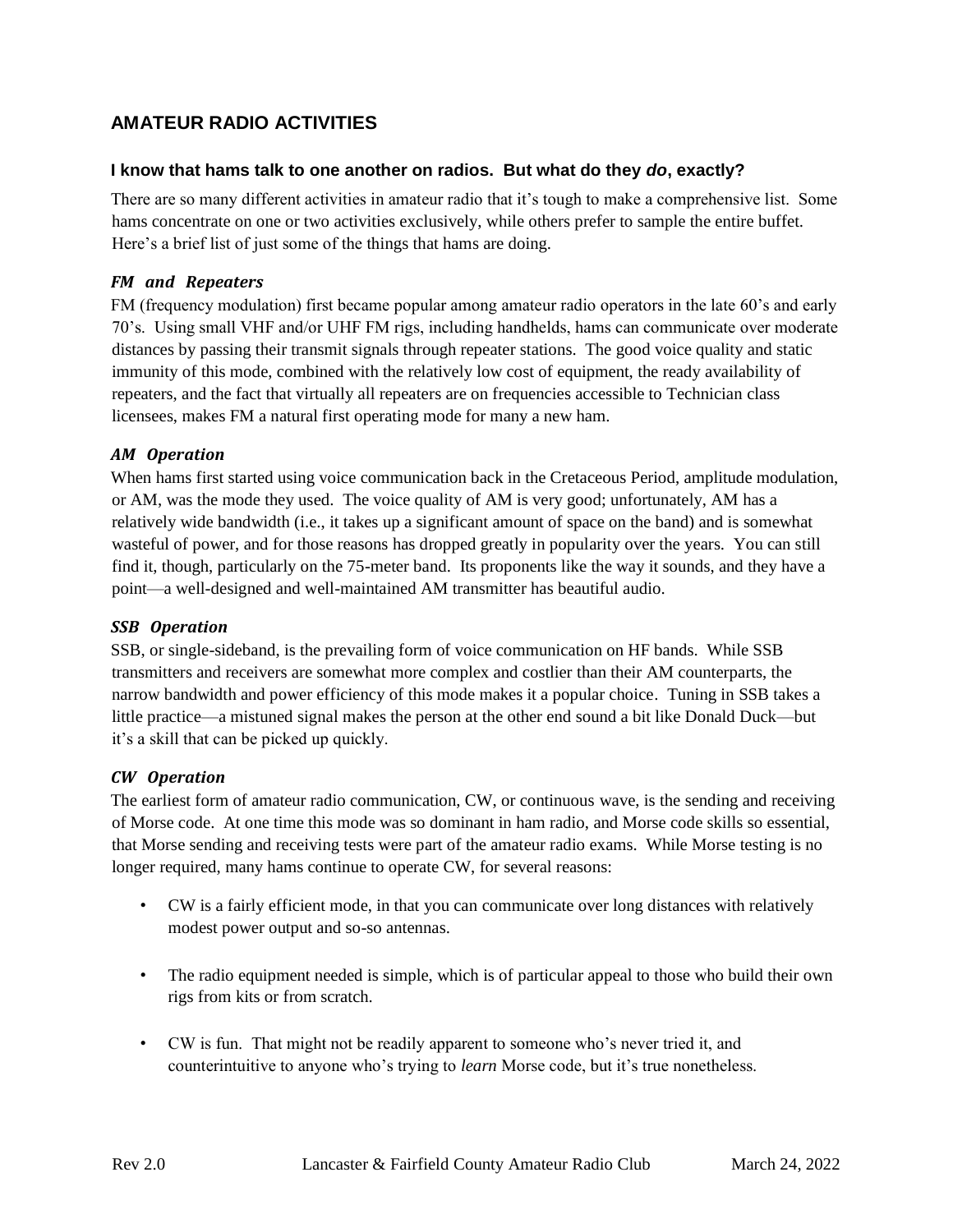You can also listen to code practice sessions broadcast from ARRL headquarters station W1AW. A schedule and list of operating frequencies appears at<http://www.arrl.org/w1aw-operating-schedule>

### *Digital Mode Operation*

Long before the age of personal computers, hams were transmitting and receiving information in digital form, i.e., as strings of ones and zeroes. Amateur radio operators connected surplus World-War-II teletype machines to their rigs and exchanged text messages as early as 1946; radio teletype, or RTTY, is still popular today, particularly in contests.

Easy access to computers has revolutionized digital communication for hams. If you have a recent vintage (read: frequency-stable) SSB transceiver and a reasonably capable computer with a sound card, about \$10 of components is all it takes to connect the two. If you don't want to build your own interface, it's easy to find a pre-built one, albeit at a higher price. Add some free, readily-available software and you've got yourself a nice digital station.

There's a plethora of digital modes to wade through. For HF operation, the mode almost everyone starts with is PSK31. This mode uses phase-shift keying to send symbols at a rate of ~31 baud; if that means nothing to you, it's OK—you can learn the technicalities later. PSK31 is a great mode for low-power operation, with most PSK stations transmitting 40 watts or less. Even with that kind of power and a not so-great antenna, you can make contacts reliably at considerable distances.

A web search for "PSK31" will give you a lot of places to look for info. The following are of particular interest:

- W2MU has useful information on the construction of computer-to-radio interfaces at <http://www.qsl.net/wm2u/psk31.html>
- Randy, K7AGE, has produced a series of videos on how to set up and run a PSK31 station, which he's posted to YouTube. Just go to [http://www.youtube.com](http://www.youtube.com/)\_and do a search for "K7AGE".
- There's so much software out there that it's a bit of a chore for beginners to dig through it all. A few packages—all free—that you might want to look at first are:
	- o Digipan 2.0 for Windows. This program, which supports several PSK modes, is kind of dated, but is simple to use and works well even on older, less powerful computers. <http://www.dxzone.com/cgi-bin/dir/jump2.cgi?ID=2707>
	- o Fldigi, available for Linux or Windows, is a favorite of many operators who like digital mode but aren't big fans of Microsoft. <http://www.w1hkj.com/Fldigi.html>

### *Emergency Communication*

Amateur radio has a long and proud history of providing communication during disasters, when other forms of communication are unreliable or unavailable. The ARRL provides an overview of amateur radio emergency communication here:<http://www.arrl.org/emergency-communications>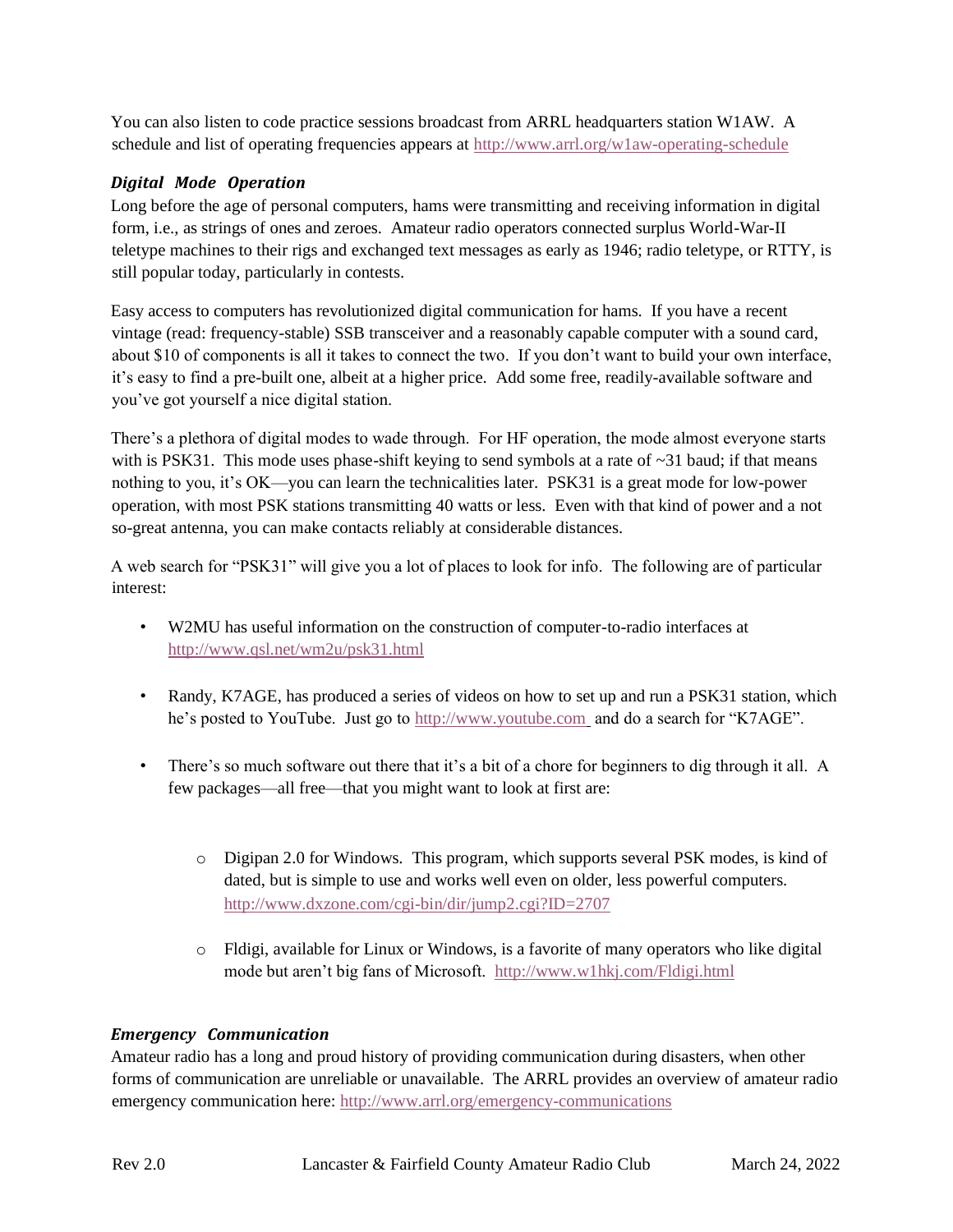If you'd like to train for and participate in emergency communication, here is the local resource to draw on:

• Central Ohio Amateur Radio Emergency Service:<http://www.coares.org/>

Fairfield County has an active ARES group. Check out [https://www.fairfieldcountyares.org](https://www.fairfieldcountyares.org/)

#### *Satellites*

Hams were among the first to hear the plaintive beeps of Sputnik 1 after its launch in late 1957. Just over four years later, amateur radio operators launched their own 10-pound satellite, OSCAR1, which served as ballast on a US Air Force launch. While its onboard 2-meter beacon worked for only three weeks, OSCAR 1 started a tradition of amateur radio satellite operation that continues to this day. There are currently over two dozen amateur satellites orbiting the earth in various states of operability, launched by a number of different groups across the globe (there are also many older satellites that are now completely inoperative). The latest OSCAR satellite is Hope OSCAR 68, which was launched in late 2009. Like many amateur radio satellites, OSCAR 68 has transponders that receive signals on one band and retransmit them on another, allowing earth-bound hams to make contacts through them. Specifically, OSCAR 68 has three transponders—one for FM, one for SSB/CW, and one for 1200bps AFSK—that receive signals on 2 meters and retransmit them near 435 MHz.

You can find out more about amateur satellite operation at<http://www.amsat.org/amsat-new/index.php>

### *Equipment Construction*

There was a time when almost all hams built their own equipment, if for no other reason than that in the early days of amateur radio, little or no commercially-built equipment was available. Even with the today's ready supply of off-the-shelf gear, many hams enjoy rolling their own, either by assembling kits or by building something from scratch based on a description in an amateur radio publication. A few intrepid hams even design their own gear. The from-scratch type of building can be a little intimidating for beginners, but kit building can be done by anyone possessing a minimal degree of coordination and the ability to follow instructions.

If you want to get an idea of what's available in kit form, here are links to just a few of the many amateur radio kit vendors:

- *Hendricks QRP Kits* sells kits for low-power HF transceivers, antenna tuners, and even a dummy load. <http://www.qrpkits.com/index.html>
- *Elecraft* sells several HF transceiver kits, ranging from low-power CW rigs to extremely sophisticated high-end transceivers.<http://elecraft.com/>

These mentions aren't endorsements, so *caveat emptor*.

By the way, Heathkit amateur radio kits are no longer made. If you feel you absolutely have to build your own Heathkit, search on E-Bay for "unbuilt Heathkit." Be prepared to pay dearly for the privilege, though.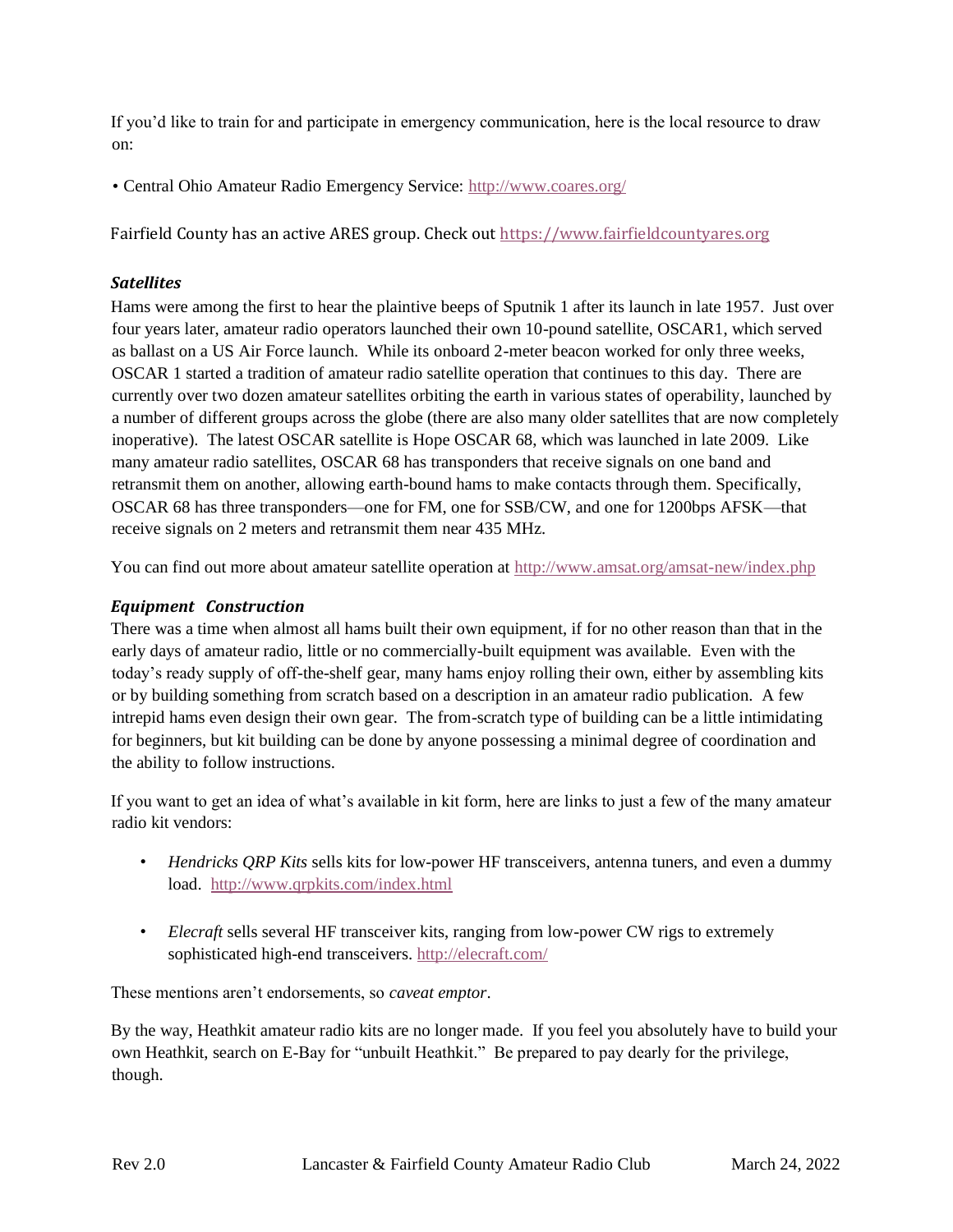If you've thought about building equipment but have never picked up a soldering iron, take a look at the many tutorials on www.youtube.com

In recent years there's been something of an across-the board revival in making things with one's own hands, perhaps best exemplified by the Maker Faires that have been springing up around the country. Not surprisingly, there's more than a little overlap between Maker culture and amateur radio, and if you go to one of these events, you're likely to see a ham radio exhibit. You can find out more at <http://makerfaire.com/>

### *Software-Defined Radio (SDR)*

By tradition, amateur radio gear is supposed to have knobs, switches, and meters, and the more the better. Recently, some amateurs have begun to challenge this convention by replacing their radios with featureless boxes that connect to an antenna on one end and a computer on the other. These boxes, controllable from the computer, convert incoming radio signals to a series of numbers that are transferred to the computer for further processing; the resulting audio is output to speakers, headphones, or, in the case of digital modes, another computer program. Something of the reverse happens on transmit. The operator controls the box from a virtual control panel on the computer display.

These rigs and the computer programs that support them are implementing something called Software Defined Radio, or SDR, the name arising from the fact that many of the operations needed to either receive or transmit a radio signal—modulation, demodulation, filtering--are now done in software. This has several advantages. First, SDRs tend to be very flexible, in that changes to the radio can be made by reconfiguring software. This means both that the operator has a lot of latitude in adjusting the radio, and that the vendor of an SDR device can continue to make and deploy upgrades long after you purchase a transceiver. Second, SDR software offers adjustable, razor-sharp filtering. Third, most SDRs output a wideband signal to the computer, on the order of 96kHz to 192kHz; the upshot is that the computer can display all the signals in a 48 to 96 kHz bandwidth at once. To an operator who's used to being able to hear a bandwidth of perhaps 3 kHz, seeing all of the signals in a 96 kHz chunk of an amateur radio band all at once is a transformative experience.

Several vendors offer SDR kits and assembled products. Perhaps the largest is FlexRadio <https://www.flexradio.com/> which sells a series of HF SDR transceivers. Should you decide to go the SDR route, you'll have to contend with the "real radios have knobs" and "real radios have a front panel" and "real radios have dead spiders in the bottom of the case" folks, but it's a small price to pay.

One word of warning: getting an SDR transceiver to work properly with a computer can be, shall we say, a growth experience. If you don't feel comfortable playing around with computers as anything more than a user of applications, SDR may not be your cup of tea.

### *Contesting*

Some hams live to participate in contests; these are scheduled events in which operators get on the air and try to make as many contacts as possible, usually in some fixed time period. Each contest has its own rules, but there are a few common threads. For a contact to be valid, you have to give the person at the other end some standard set of information—maybe a signal report and your ARRL section, for example—and obtain the same information from them. You keep a log of all contacts, then use a formula described in the contest rules to determine your score. As a rule, you'll get more points for having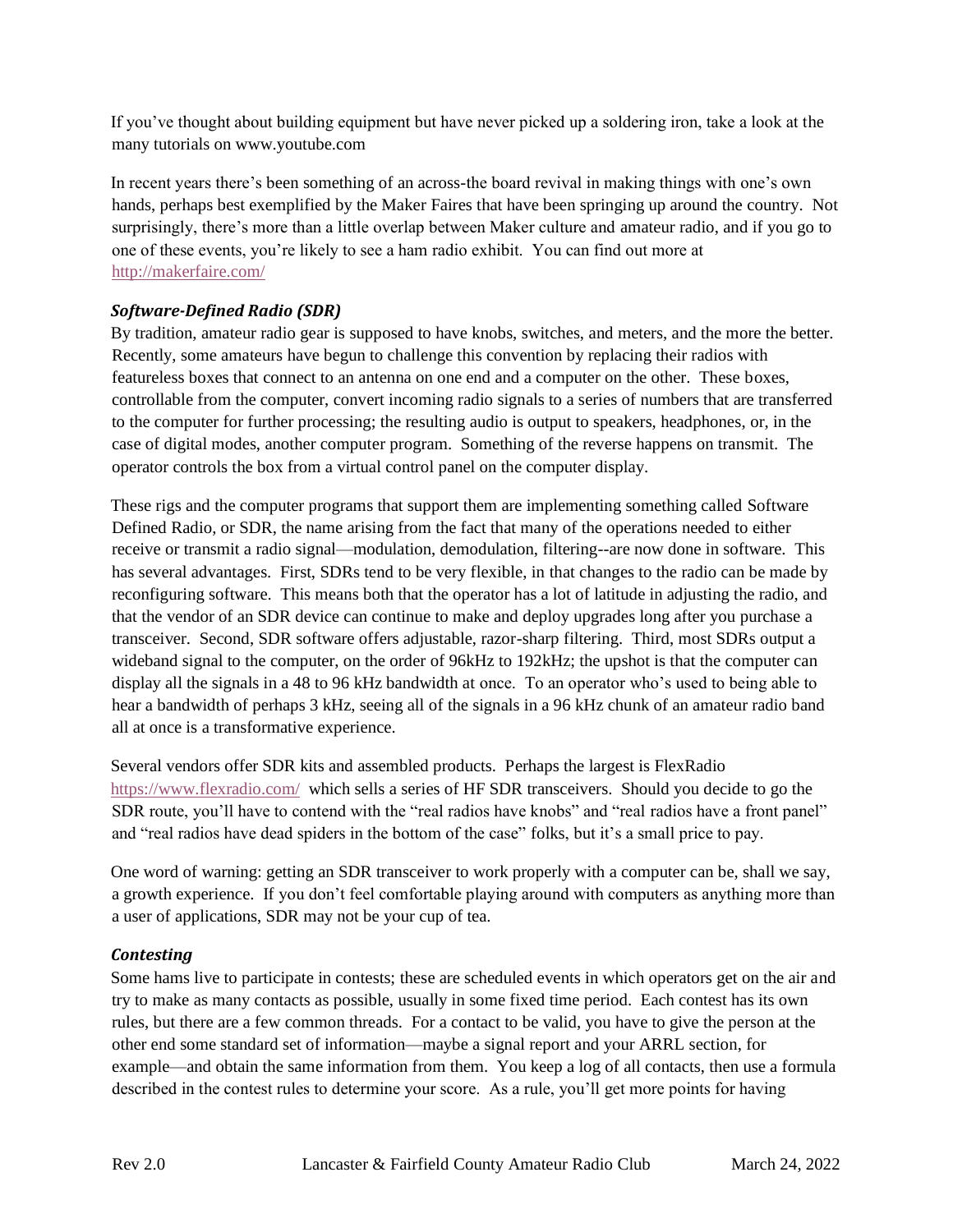worked hams in different geographical areas, or on different bands. When the contest is over, you send the log to the contest administrators, who collate the information, publish the results, and hand out awards to the top scorers.

You can find contest calendars in every issue of *QST*, and at<http://www.arrl.org/contest-calendar>

If you do decide to operate a contest, it's important to read the contest rules first, and operate only within the specified frequencies ranges during the specified times. Note, too, that contest operation in the 30-, 17-, and 12-meter bands is generally frowned upon.

#### *QSL Collecting*

Almost as old as the hobby itself, QSL cards are pre-printed postcards that hams send to one another to confirm a contact. QSL cards range from the simple and plain to elaborate full-color designs. In addition to being collected for their own sake, these cards can serve as proof of contact when applying for awards (see below).

In recent years, quite a few hams have taken to exchanging QSL cards electronically. The two most popular electronic QSL systems are eQSL [http://www.eqsl.cc](http://www.eqsl.cc/)\_ and the ARRL's Logbook of the World, or LOTW [http://www.arrl.org/logbook-of-the-world\)](http://www.arrl.org/logbook-of-the-world) You upload contact information to these services, where it's recorded and matched with information from those you contacted. One important note: electronic QSLs are not universally recognized as a valid way to confirm a contact. Before trying for an award, check to see whether the electronic QSL service you plan to use is recognized as valid by the folks granting the award.

#### *Awards*

It's a question that comes naturally to most new hams: I wonder how many counties/states/countries I could contact? For some, that question becomes a quest, and those hams spend a significant number of on-air hours looking for that elusive country or rare state to add to their list.

To recognize the achievements of such hams, organizations award certificates or plaques to operators who have worked enough states, or countries, or whatever's of interest to the award giver. There are many, many available awards; some of the more prominent ones are:

- Worked All States This ARRL award recognizes hams who have made and confirmed a contact in each US state. Special certificates and endorsements are awarded for making all contacts in a given mode or on a given band. There's more information at<http://www.arrl.org/was>
- DX Century Club (DXCC) Hams who've worked and confirmed at least 100 countries can earn this ARRL award. Once you achieve the DXCC, you become part of the ARRL's online list of standings; as you work more countries, you move up the list. Find more information at <http://www.arrl.org/dxcc>
- Worked All Continents (WAC) If the thought of working one hundred countries seems a little intimidating, this IARU-sponsored award may be an easier place to start. Get more information at<http://www.arrl.org/wac>